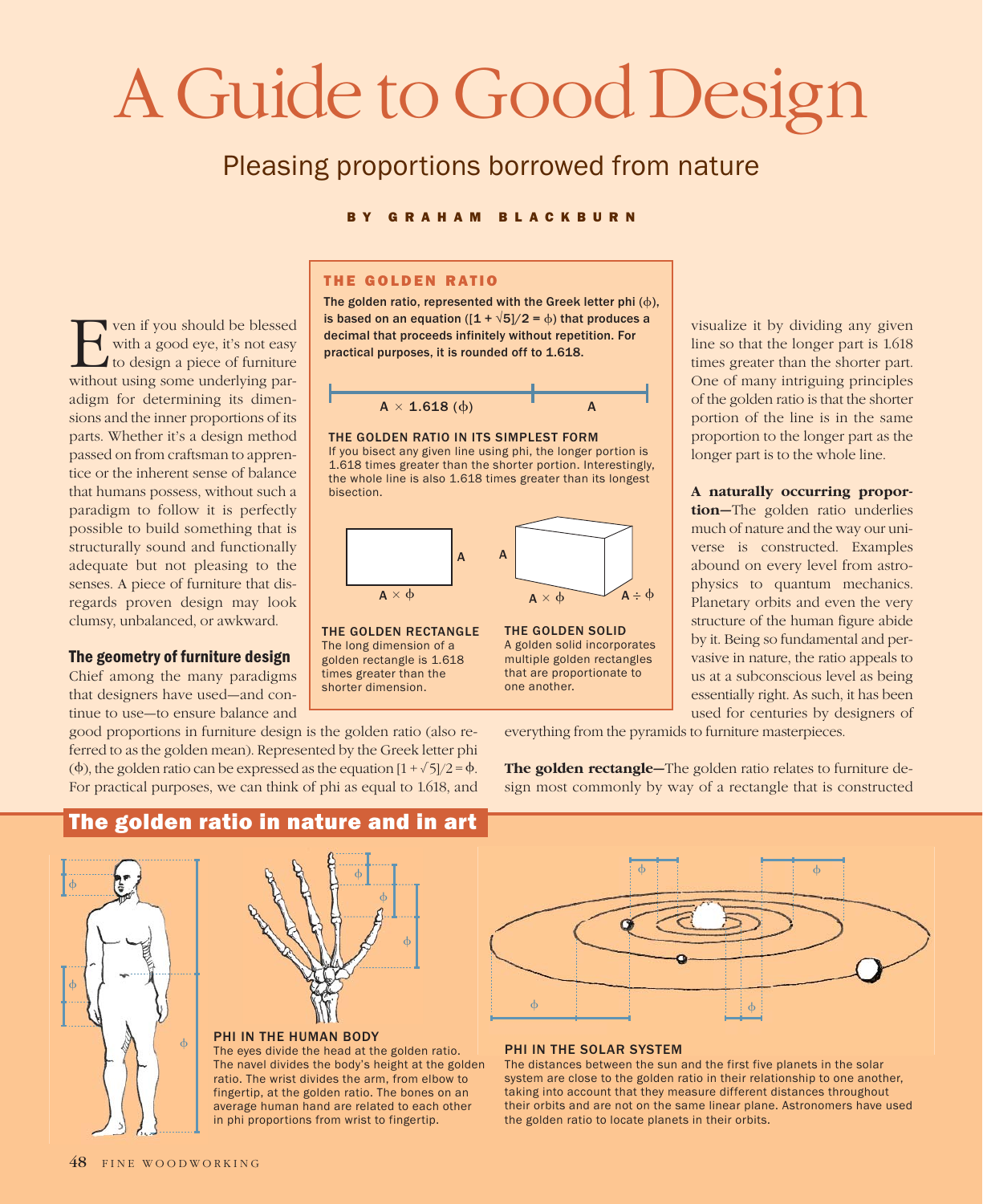#### SIZING DOORS AND DRAWERS



GRADUATED DRAWERS

This Shaker-style chest of drawers uses phi increments, which can be determined with a Fibonacci series (see p. 50), to establish the height of the graduated drawers as well as the positions of the drawer pulls.

using phi for its two dimensions. Known as the golden rectangle, it is sized so that the length is 1.618 times larger than the width (or vice versa). These proportions can be used to determine the overall dimensions of furniture as well as interior parts, such as doors and drawers.

The golden solid—Furniture is three dimensional, and the golden ratio can be applied to all three dimensions by turning a golden rectangle into a golden solid. Take, for instance, a simple case. When





#### DOOR ELEMENTS

In a door, the golden ratio can be used to size the panels (left) as well as the widths of the muntin, stiles, and rails (right), which increase in size by multiples of phi.



#### PANEL PROPORTIONS

The overall dimensions of this panel form a golden rectangle. Squaring the rectangle to produce smaller, proportionate golden rectangles helps determine how much of the panel should be raised.

viewing its profile, the height may be the long dimension of a golden rectangle. However, when viewed from the front, the height may be the short dimension of a proportionate golden rectangle.

#### Applying the golden ratio to furniture proportions

A word of caution before applying the golden ratio as a design paradigm: Remember that form must follow function. Even the most sublimely proportioned piece of furniture can be a failure if it does not function because it is too small or too large or other-



PHI IN THE PYRAMIDS The Great Pyramid of Giza is constructed with the golden ratio at its core. The height of its side is equal to 1.618 times the length of half its base.



PHI IN THE PARTHENON The Parthenon uses the golden ratio for its overall dimensions. When squared, it leaves a second, smaller golden rectangle, which when squared determines the height of the columns. Many other elements and details were determined with this method.



#### PHI IN THE HIGHBOY

The high chest of drawers, known as the Pompadour, made in Philadelphia between 1762 and 1790, uses the golden ratio to determine many of its measurements. The carcase is a golden rectangle. The position of the waist is determined by dividing the overall height by phi. And the two lower drawers also are golden rectangles.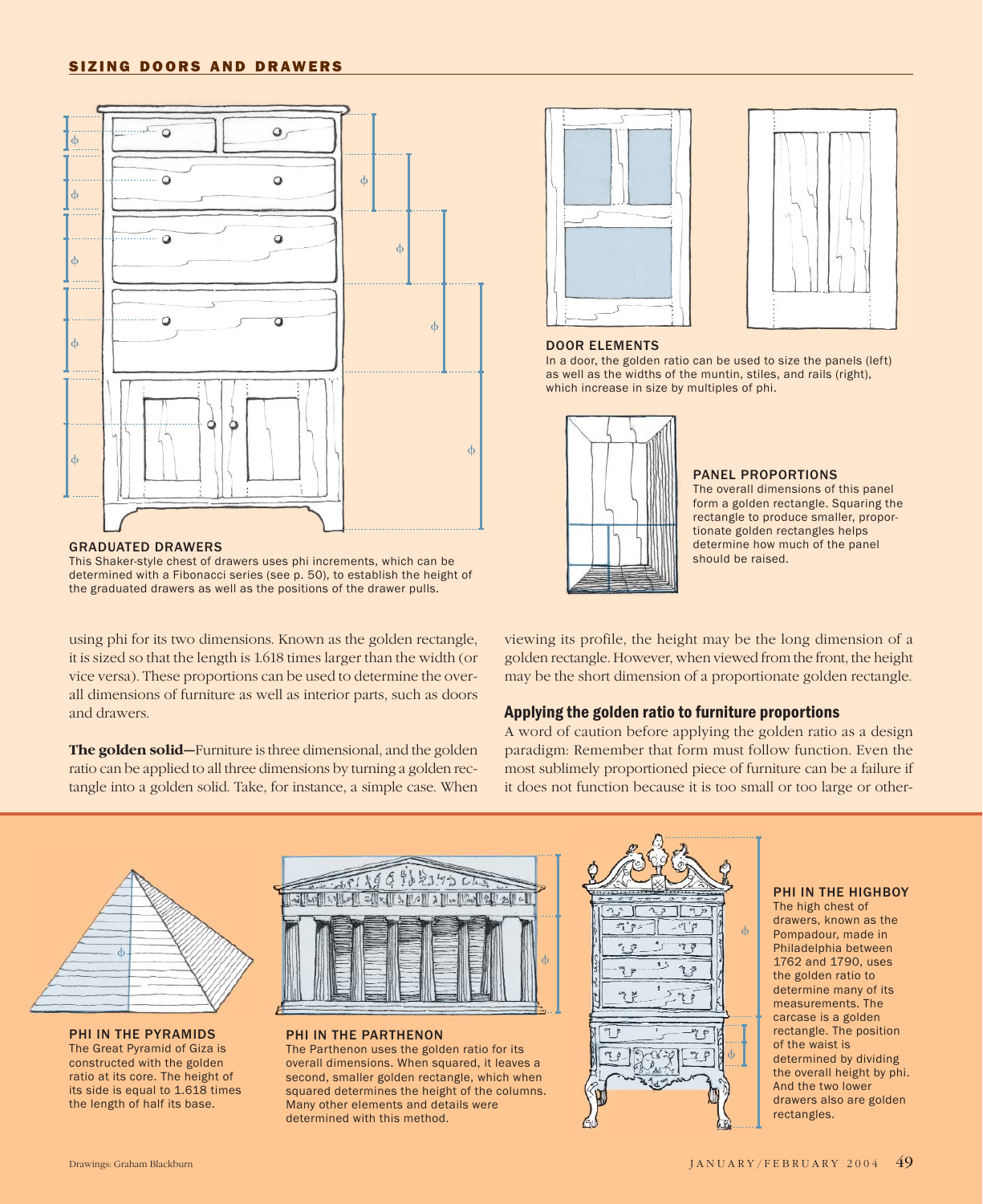### Four ways to construct a golden rectangle

Before you can conveniently use the golden ratio to design a piece of furniture, you must know how to produce it. You could simply multiply or divide any given measurement by 1.618, but this typically results in very clumsy numbers. It is much easier to construct an arbitrarily sized golden rectangle and then adjust the size to match your requirements. There are several simple methods to do this.

#### Use the triangle method

Construct a right-angle triangle with a base that is twice the length of the height. Then use a compass to draw an arc with a radius equal to the height of the triangle. The center point of this arc is located on the triangle where the vertical line and the hypotenuse meet. Next, using the location on the triangle where the base and the hypotenuse meet as a center point, draw an arc with a radius equal to the first bisection of the hypotenuse. The point at which this second arc bisects the base of the triangle divides the line into two portions that are related by the golden ratio. The two sections can be used to form the width and height of a golden rectangle.



#### Divide and extend a square

Divide a square in half with a vertical line, then draw a line continuing the baseline beyond the square. Draw an arc with a compass using the diagonal of one half of the square as a radius, with the center point on the baseline at the point of bisection. The point where the arc meets the continued baseline determines the extended line. The original baseline is now 1.618 times the length of the extension. These two lengths can be used to form the width and height of a golden rectangle.

#### Scale a golden rectangle

Using a golden rectangle of any size, you can create another golden rectangle with different dimensions. Simply draw a golden rectangle and bisect it with a diagonal line that stretches from one corner to another. Then extend the diagonal line. Any rectangle that shares this diagonal, whether it is smaller or larger, will be golden.





*2. Draw an arc with a radius equal to the diagonal of one half of the square.*

 $\perp$ Original base is 1.618 times the size of the new extended section.



*3. Rotate the shorter section 90° to complete the golden rectangle.*





this diagonal is golden.

#### Apply the Fibonacci series

Yet another way to derive measurements that reflect the golden ratio is to use a method known as the Fibonacci series, which is a sequence of numbers, with each number equal to the sum of the two preceding numbers. A simple series starting with 1 produces the following: 1, 2, 3, 5, 8, 13, 21, 34, 55, 89, 144, 233, and so on.

A Fibonacci series is useful because any number divided by the previous number—with the exception of the first few values—is roughly equal to phi. This explains

why dimensions such as 3 by 5 and 5 by 8 are so common. They are based on phi.

Perhaps more useful to the furniture designer is that a Fibonacci series can be generated using any two numbers. Starting with two given dimensions for a furniture piece, add them together to produce the third value, and continue this pattern to create a series of other potential dimensions related by phi. For example, a case piece with a 15-in.-deep by 22-in.-wide top would produce the following Fibonacci series: 15, 22, 37, 59, 96, 155, 251, 406,

and so on. Once again, discarding the first few values, you now have a series of pairs of numbers with a phi ratio, which might be used as a basis for other dimensions.

One thing to note is that while the first two values are expressed in inches, the successive numbers in a Fibonacci series could be expressed in any unit of measure, such as fractions of an inch. Therefore, a door panel on the case piece used as an example here could measure <sup>251</sup>⁄64 in. by <sup>406</sup>⁄<sup>64</sup> in. and still be proportionate to the 15-in. by 22-in. case top.